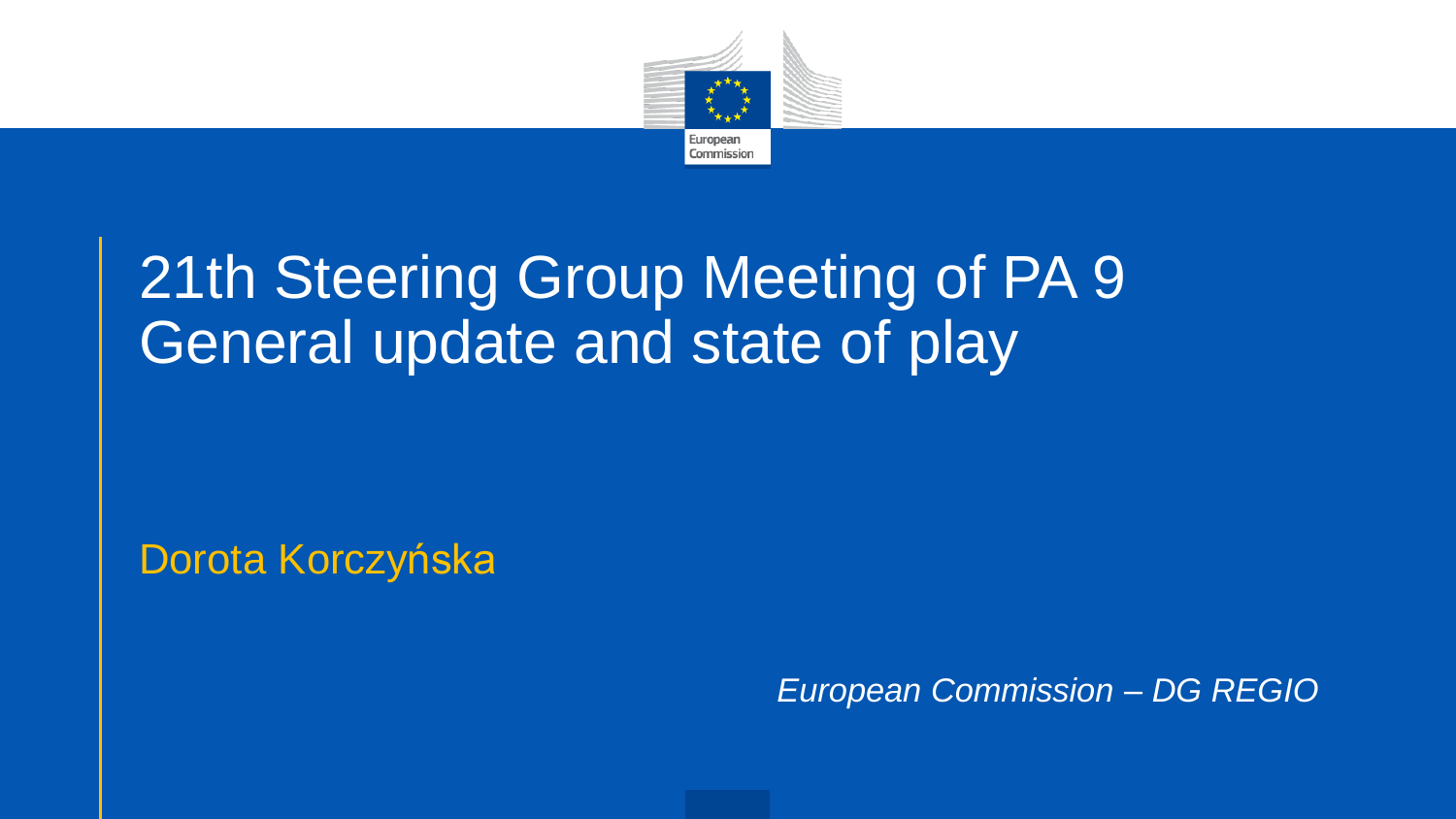### Social Economy Action Plan

- Action Plan will enhance social investment, support social economy actors and social enterprises to start-up, scale-up, innovate and create jobs
- It will create ecosystem for social enterprizes
- SEAP will address the issue of legal framework for social economy and enterprises
- It should contain also references to cross-border cooperation and Interreg
- [Publication date](https://ec.europa.eu/info/law/better-regulation/have-your-say/initiatives/12743-EU-action-plan-for-social-economy_en) for the Action Plan planned for the 4<sup>th</sup> quarter of 2021

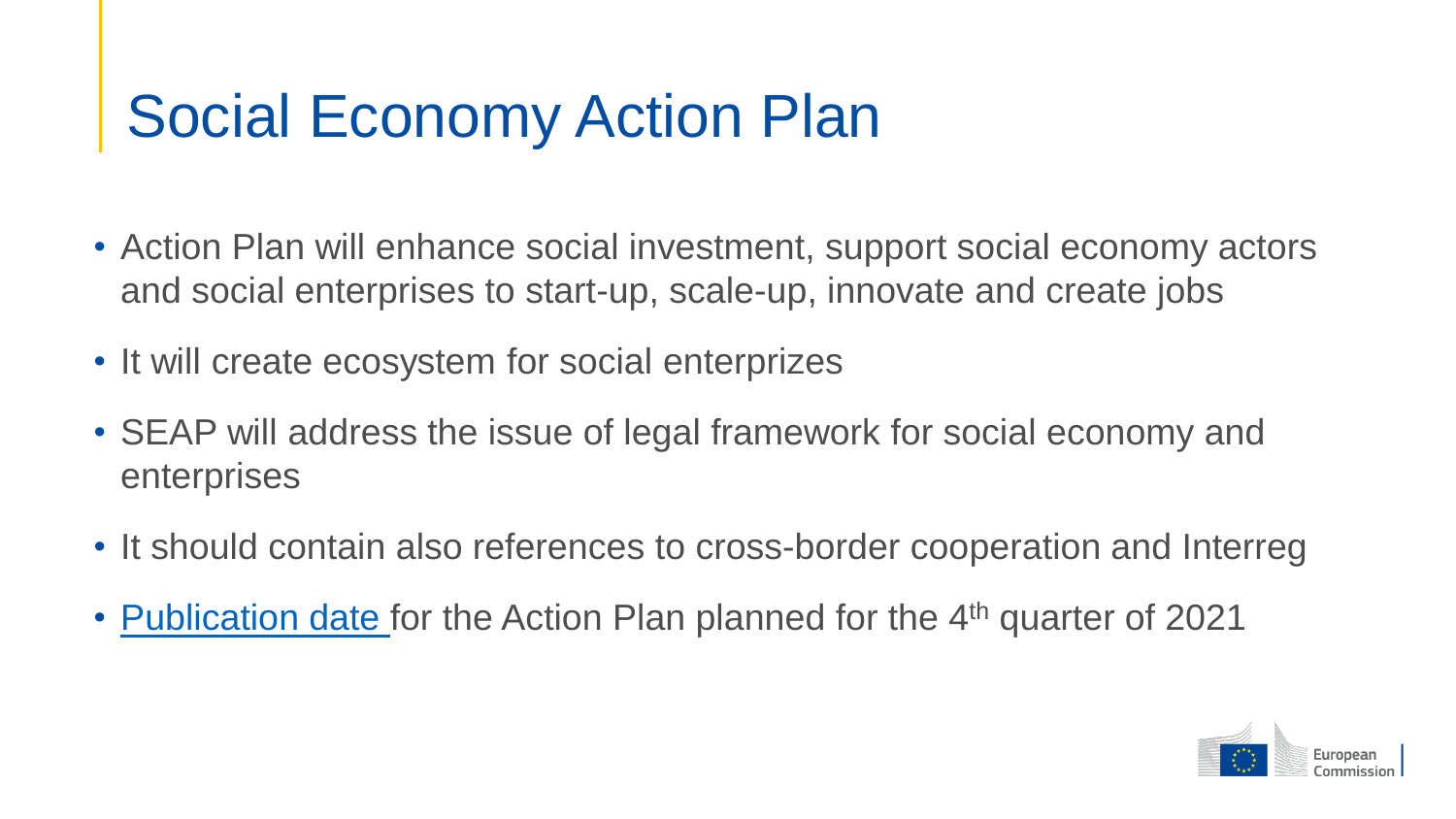### Competence Centers for Social Innovation

- ESF+ direct and indirect funding
- Capacity building in the 1<sup>st</sup> phase (May 2021-2023)
- Possible help for guidance
- 6 Competence Centres cover 24 Member States

• *[Resilient societies and economies -](https://www.interact-eu.net/events/resilient-societies-and-economies-social-innovation-made-interreg) social innovation made by Interreg*  event by Interact 24.11.2021

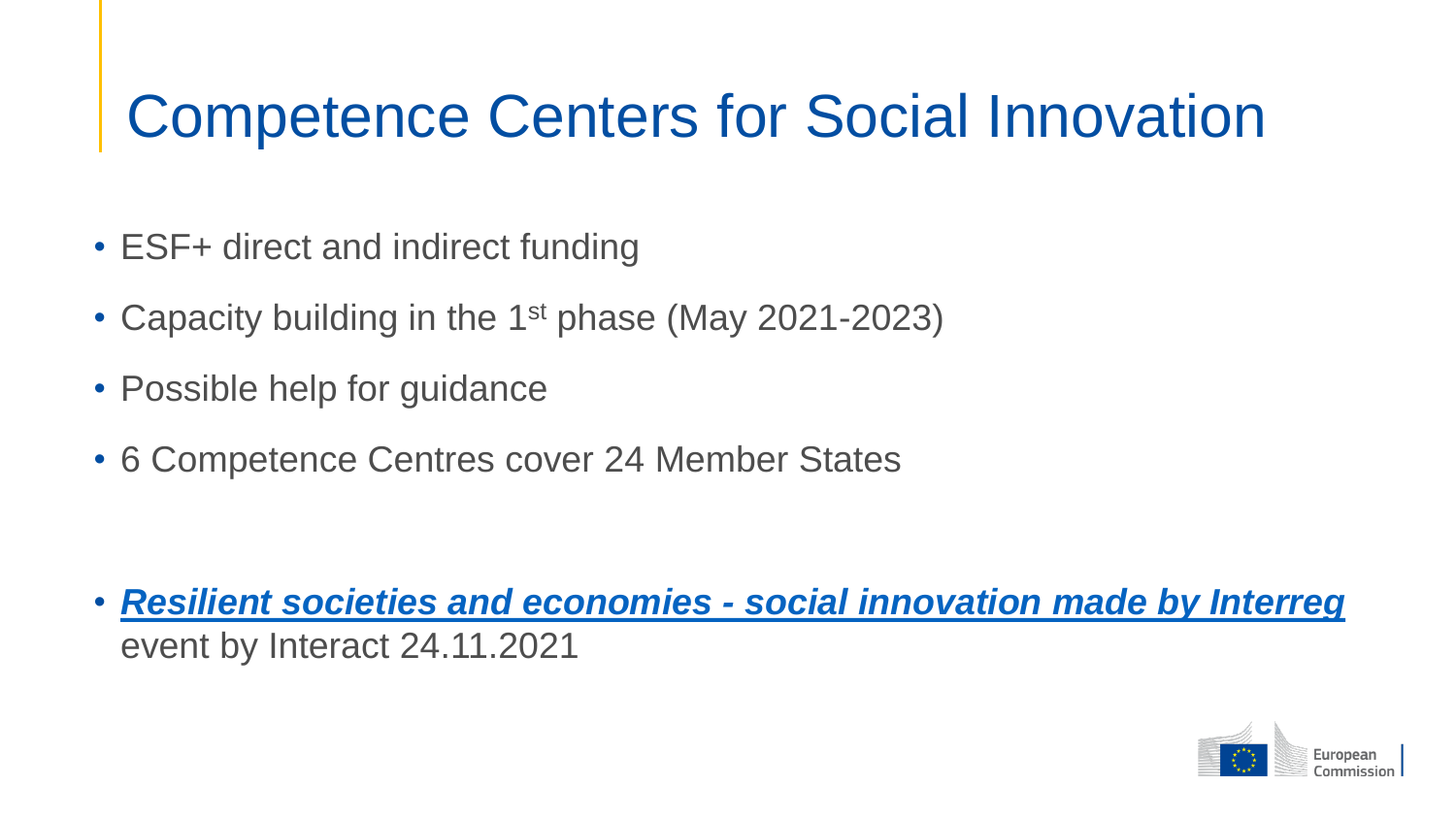### **National competence centres for social innovation: the essentials**



**Transnational mutual learning, building national capacities** 

**Transnational projects building national competence centres**

**for conducive social innovation ecosystems, incl. community-led local development**

- Call for proposal, July 2020, 5 MEUR, ESF and EaSI,
- Projects, May 2021-May 2023

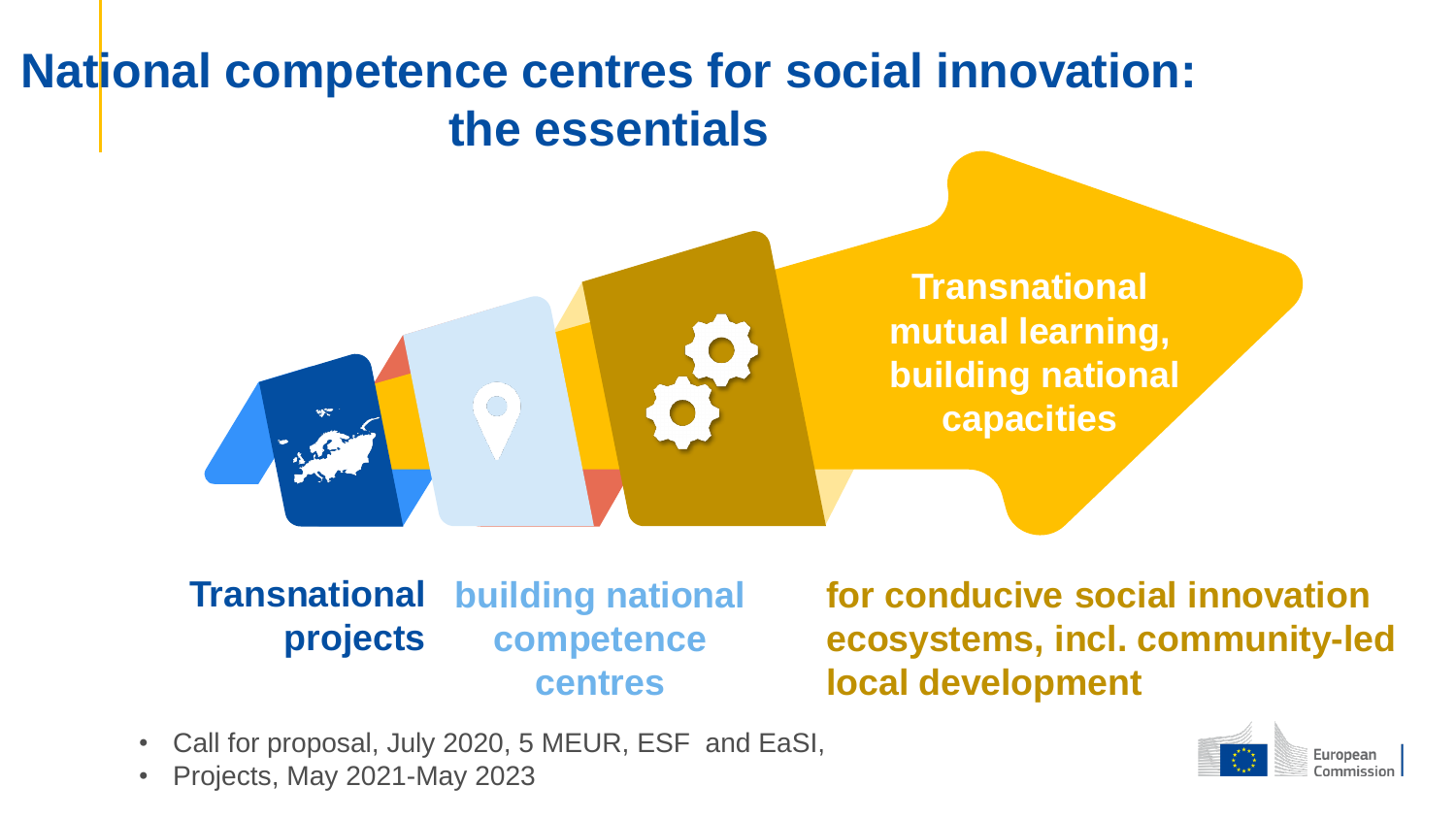| Selected projects in a nutshell                             |                                            |                                          |                                                                                                                                                                                                                                      |
|-------------------------------------------------------------|--------------------------------------------|------------------------------------------|--------------------------------------------------------------------------------------------------------------------------------------------------------------------------------------------------------------------------------------|
|                                                             | 25                                         | 148                                      |                                                                                                                                                                                                                                      |
| projects                                                    | countries covered                          | organisations                            |                                                                                                                                                                                                                                      |
| PEnCIL                                                      | <b>CZ</b><br><b>FI</b><br>BE.<br>LT        | 5<br>a kacamatan ing Kabupatèn Kabupatèn | ■ Ministry<br>■ National public body<br>Sub-national public body<br>$\blacksquare$ City<br>NGO / Foundation<br>Research institute<br><b>Enterprise</b><br><b>Employer organisation</b><br>■ Chamber of commerce<br>Innovation centre |
| <b>SI PLUS</b>                                              | SK (HR)<br>HU<br>AT<br><b>BG</b>           | 9                                        |                                                                                                                                                                                                                                      |
| <b>National Competence Centres</b><br>for Social Innovation | EE.<br><b>DE</b><br>DK<br><b>PL</b><br>UK. | 25                                       |                                                                                                                                                                                                                                      |
| <b>BuiCaSuS</b>                                             | <b>FR</b><br><b>SE</b><br><b>ES</b><br>LV  | 27                                       |                                                                                                                                                                                                                                      |
| <b>ENCCSI</b>                                               | IE.<br><b>BG</b><br>CY<br><b>PT</b>        | 28                                       |                                                                                                                                                                                                                                      |
| <b>SEED</b>                                                 | SI<br>EL<br>RO<br>IT                       | 54                                       | European<br>Commission                                                                                                                                                                                                               |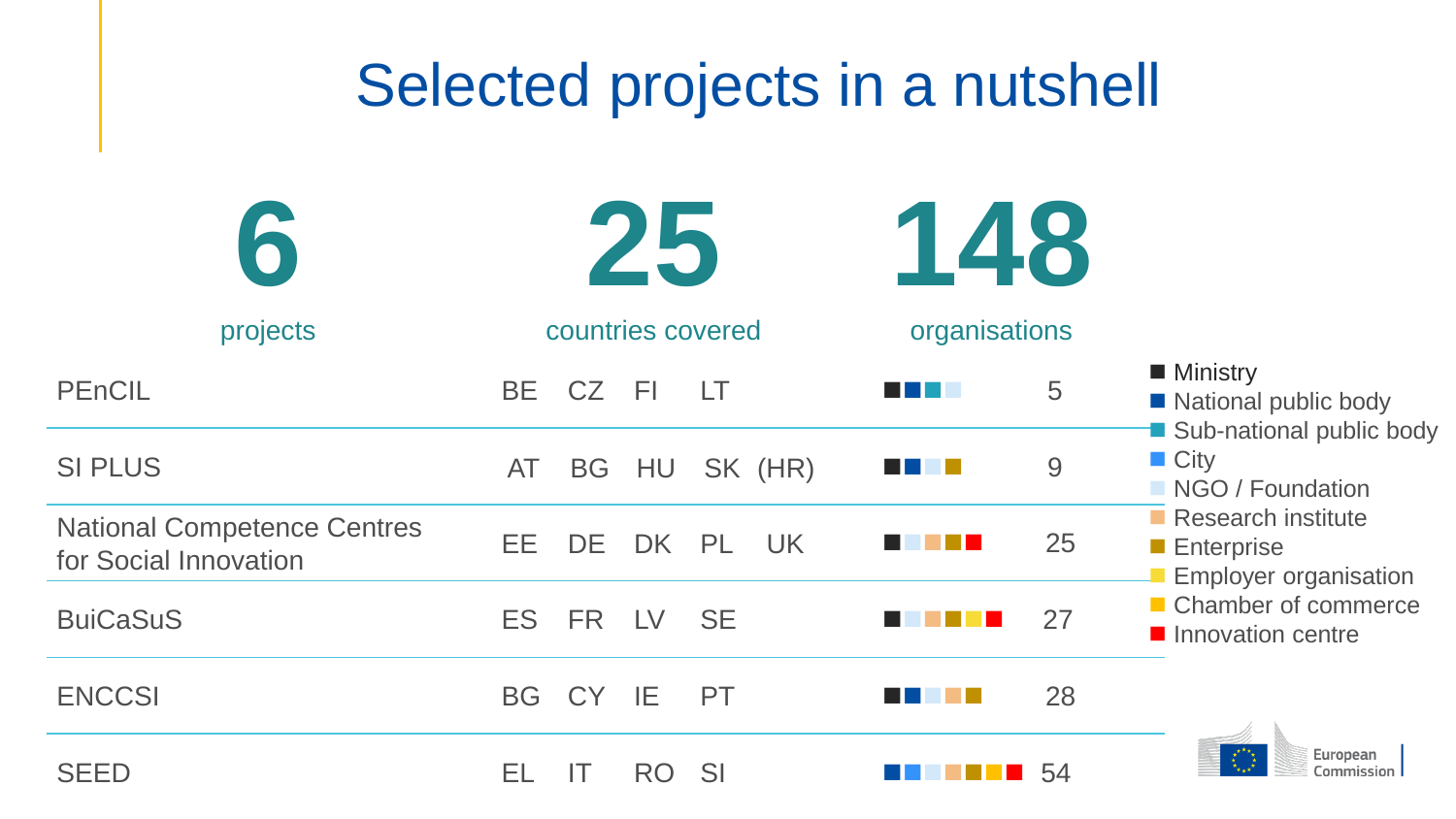## Digital Education Action Plan (1)

• The Digital Education Action Plan (2021-2027) is a renewed European Union (EU) policy initiative to support the sustainable and effective adaptation of the education and training systems of EU Member States to the digital age.

#### • [2 Priority Areas](https://ec.europa.eu/education/education-in-the-eu/digital-education-action-plan_en):

- 1. Fostering the development of a high-performing digital education ecosystem
- Action 1: Strategic Dialogue with Member States on the enabling factors for successful digital education
- Action 2: Council Recommendation on blended learning for primary and secondary education
- Action 3: European Digital Education Content Framework
- Action 4: Connectivity and digital equipment for education
- Action 5: Digital transformation plans for education and training institutions
- Action 6: Artificial intelligence and data usage in education and training

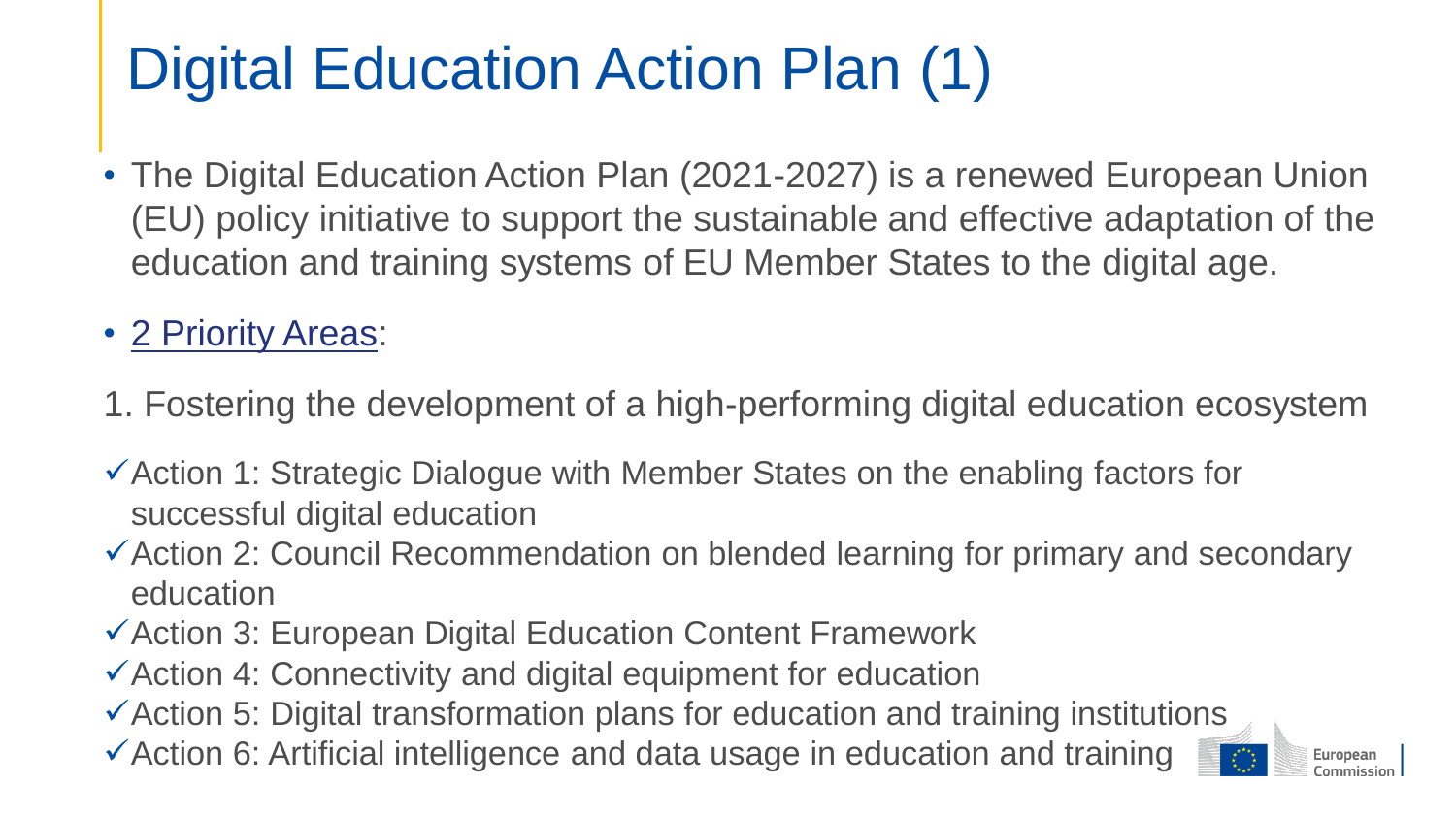### Digital Education Action Plan (2)

- 2. Enhancing digital skills and competences for the digital transformation
- Action 7: Common guidelines for teachers and educators to foster digital literacy and tackle disinformation through education and training
- Action 8: Update the European Digital Competence Framework to include AI and data-related skills
- Action 9: European Digital Skills Certificate (EDSC)
- $\checkmark$  Action 10: Council recommendation on improving the provision of digital skills in education and training
- Action 11: Cross-national collection of data on student digital skills and introduce an EU target for student digital competence
- Action 12: Digital Opportunity Traineeships
- $\checkmark$  Action 13: Women's participation in STEM
- Digital Education Hub

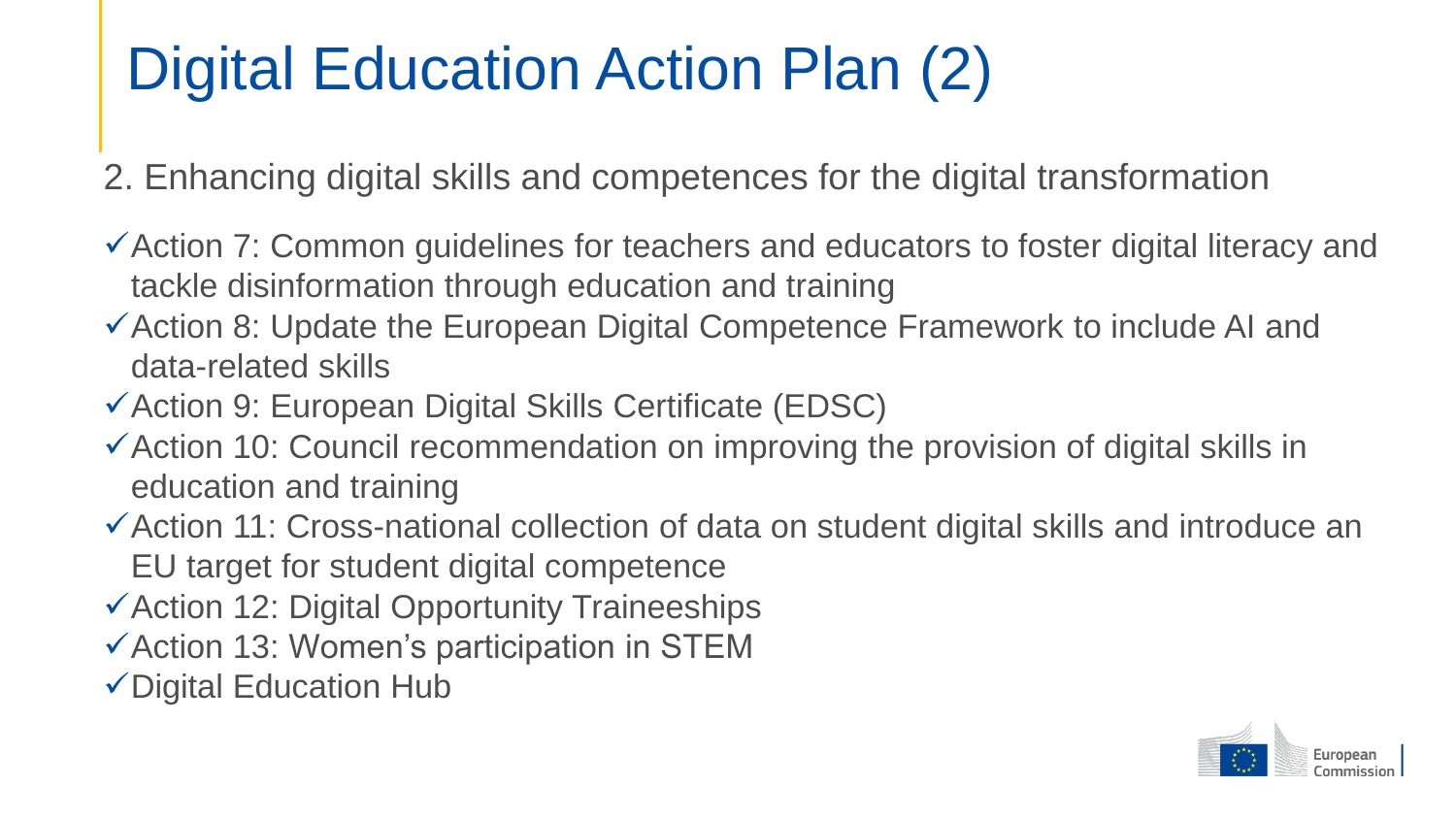### Youth Manifesto: follow-up and new proposals

- Danube Youth Council and Danube Youth Organizations Network proposals
- Interreg Annual Event 2021 review of Manifesto after 1 year
	- [Closing session with youth representatives](https://interreg-annual-event.tw.events/en/recording)
- Commission offers structure and support
	- core group: to facilitate exchanges and stimulate joint ideas for action

<https://www.linkedin.com/groups/13908870/>

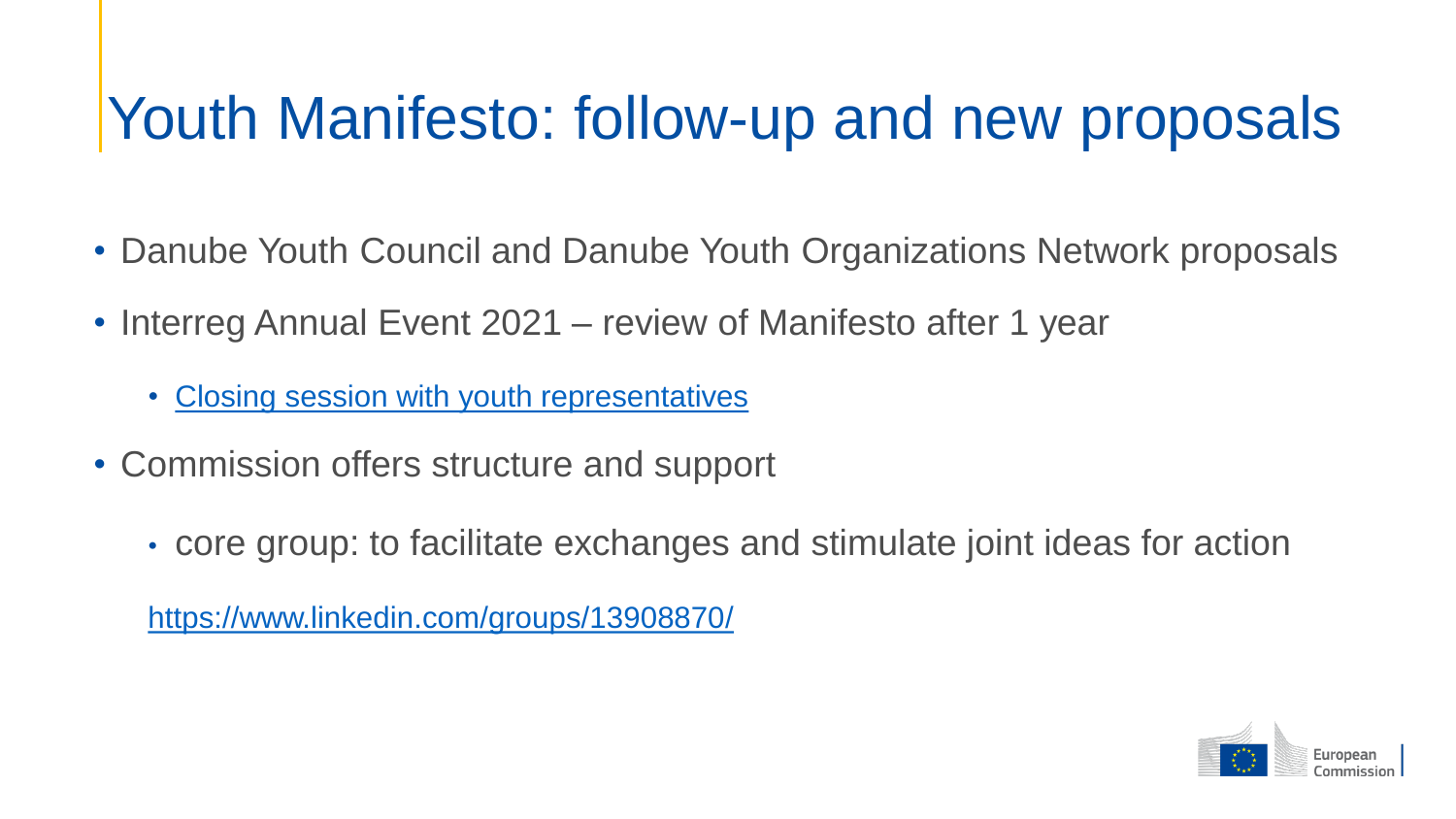### 2022 - the European Year of Youth

- President von der Leyen announced in her State of the Union Address that the European Commission will propose to make 2022 the European Year of Youth "**a year dedicated to empowering those who have dedicated so much to others**".
- The Year will aim to boost the efforts of the Union, the Member States, regional and local authorities to honour, support and engage with youth in a post-pandemic perspective as "**Europe needs all of its youth**"
- New activities, proposals, ideas? For youth and with youth!
- [European](https://europa.eu/youth/home_en) Youth Portal